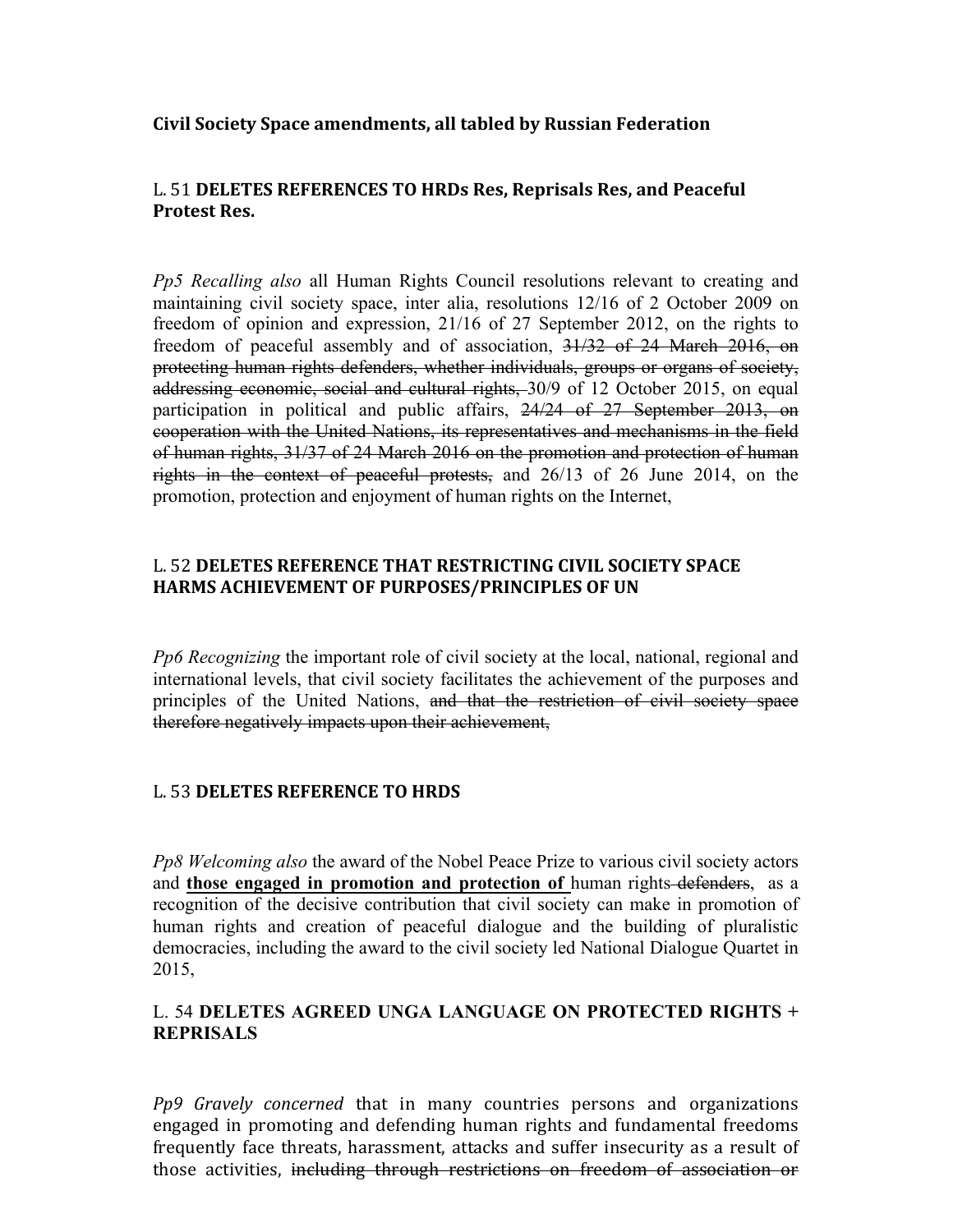expression or the right to peaceful assembly, or abuse of criminal or civil proceedings, or deplorable acts of intimidation and reprisal intended to prevent their cooperation with the United Nations and other international bodies in the field of human rights *(based on UNGA res* 66/164)

# L. 55 ADDS QUALIFIER THAT CIVIL SOCIETY SHOULD BE OPEN, TRANSPARENT, and RESPONSIBLE, including restrictions to "founding mandates" of organisations, and to operate in compliance with domestic laws.

*Pp11 Mindful* that domestic legal and administrative provisions and their application should facilitate, promote and protect an independent, **open**, **transparent, responsible,** diverse and pluralistic civil society, and in this regard strongly rejecting all threats, attacks, reprisals and acts of intimidation against civil society actors, and underscoring that States should investigate any such alleged acts, ensure accountability and effective remedies, and take steps to prevent any further such threats, attacks, reprisals or acts of intimidation, *(pp6 of HRC27/31)*

*Pp14 Reaffirming* that special emphasis should be given to measures to assist in the strengthening of a pluralistic**, open, transparent and responsible** civil society, including through the strengthening of the rule of law, social and economic development, the promotion of the right to freedom of expression, online and offline, including artistic expression and creativity, access to information, the rights of peaceful assembly and freedom of association, including soliciting, receiving and utilizing resources, **in a legal and transparent manner** and the administration of justice, and to the real and effective participation of the people in the decision-making processes,

*(pp9 of HRC27/31)*

*OP1 Emphasises* that creating and maintaining a safe and enabling environment in which civil society can operate in an **open, transparent and responbile manner**, free from hindrance and insecurity assists States in fulfilling their existing international human rights obligations and commitments, without which equality, accountability and the rule of law are severely weakened, with implications at the national, regional and international levels

OP4. *Urges* States to create and maintain, in law and in practice, a safe and enabling environment in which civil society can operate free from hindrance and insecurity, **in an open transparent and responsible manner in accordance with their founding mandates**

Op7. *Urges* States to ensure access to justice, accountability and end impunity for human rights violations and abuses against civil society actors, including by putting in place, and where necessary reviewing and amending, relevant laws, policies, institutions and mechanisms to create and maintain a safe and enabling environment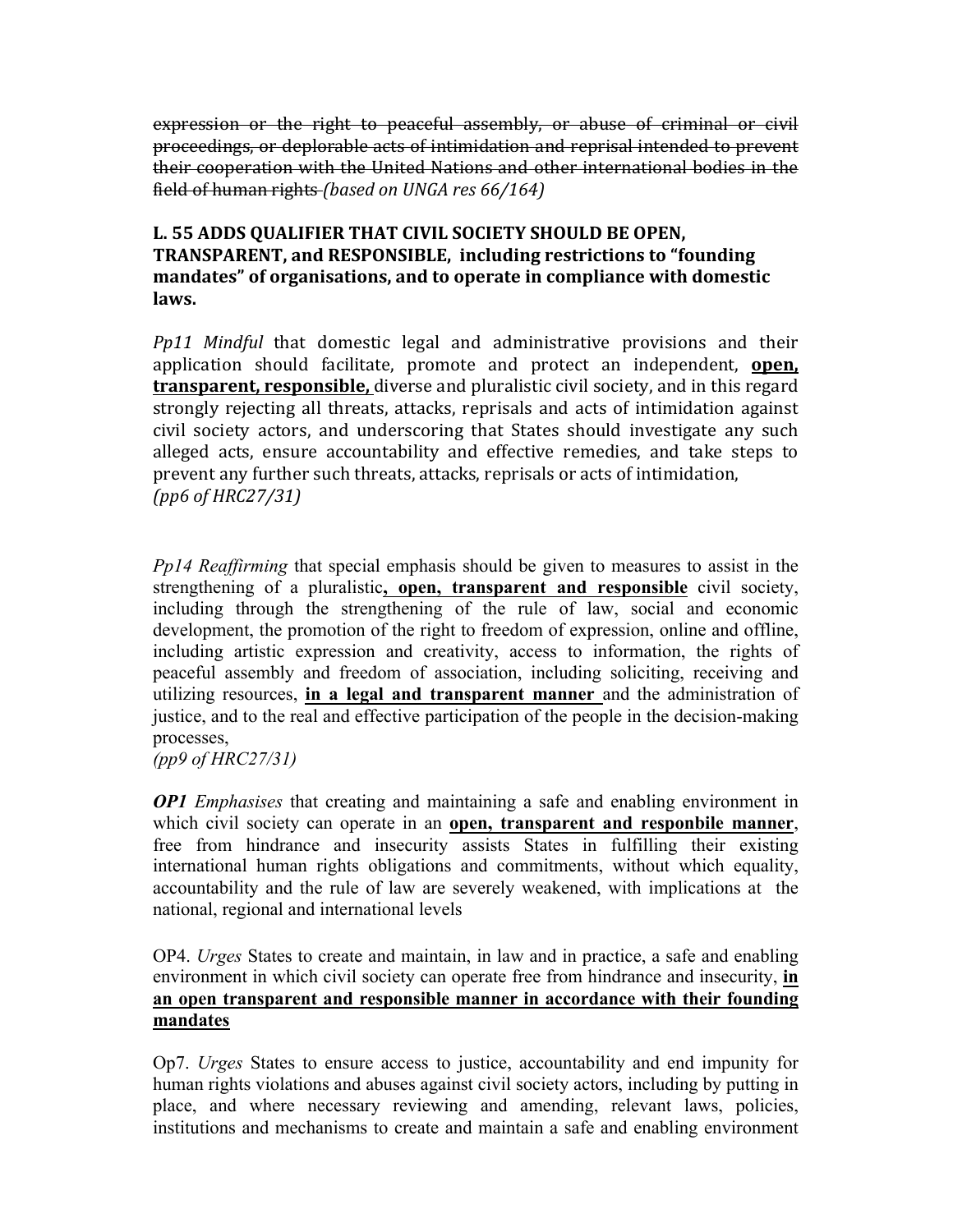in which civil society can operate **in an open, transparent and responsible manner** free from hindrance, insecurity and reprisals;

### L. 56 **REMOVES LANGUAGE INDICATING THAT FUNDING, REGISTRATION** and REPORTING REQUIREMENTS HAVE SOUGHT TO HINDER CIVIL SOCIETY **WORK**

*Pp12 Deeply concerned* that, in some instances, domestic legal and administrative provisions, such as national security and counter-terrorism legislation, and other measures, such as provisions on funding to civil society **actors**, registration or reporting requirements, have sought to or have been misused to hinder the work and endanger the safety of civil society, and recognizing the urgent need to prevent and stop the **mis**use of such provisions, and to review and, where necessary, amend any relevant provisions in order to ensure **their** compliance with **relevant State`s**  international human rights **obligations**law and, where applicable, international humanitarian law,

*(pp8 of HRC27/31, updated by reference to report A/HRC/32/20)*

# L. 57 **REMOVES ACKNOWLEDGEMENT THAT ACCESS TO RESOURCES MAY CONSTITUTE A VIOLATION OF RIGHT TO FREEDOM OF ASSOCIATION**

*Pp13 Recognising* that the ability to seek, secure and use resources is essential to the existence and sustainable operation of civil society actors and that restrictions on funding to civil society actors may constitute a violation of the right to freedom of association,

*(based on A/HRC/32/20 para 88)* 

# L. 58 SEEKS TO TAKE NOTE OF HIGH COMMISSIONER'S REPORT

Op 2. **Takes note of** *Welcomes* the report of the UN High Commissioner for Human Rights on practical recommendations for the creation and maintenance of a safe and enabling environment for civil society, based on good practices and lessons learned

### L. 59 **REMOVES AGREED HRC LANGUAGE ON DISSENTING VIEWS, SEEKS TO** LIMIT OPEN-ENDED LANGUAGE ON MINORITY AND VULNERABLE GROUPS.

Op 3. *Reminds* States of their obligation to respect and fully protect the civil, political, economic, social and cultural rights of all individuals, inter alia, the rights to freedom of expression and opinion and to assemble peacefully and associate freely, online as well as offline, including for persons espousing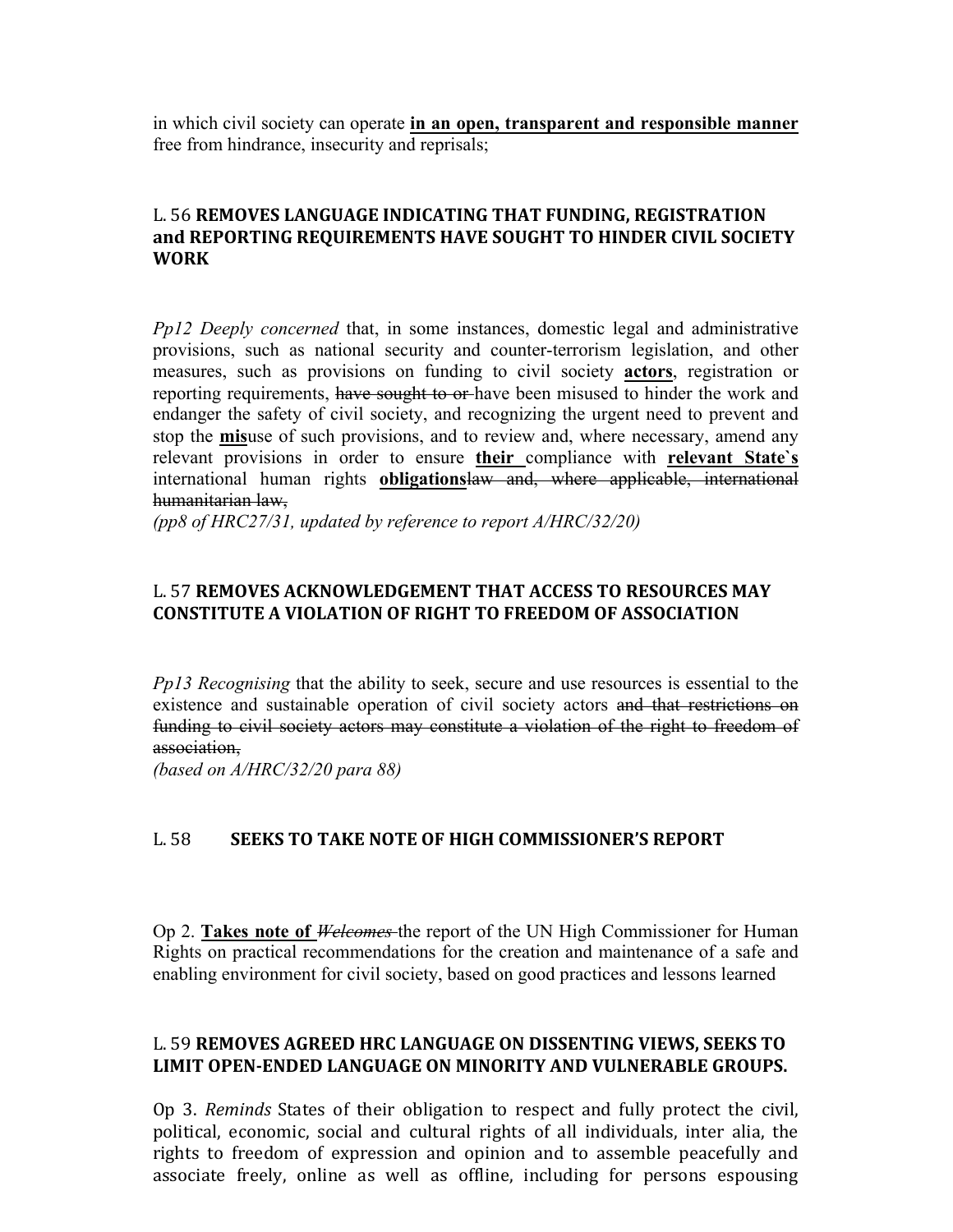minority or dissenting views or beliefs, and that respect for all such rights, in relation to civil society, contributes to addressing and resolving challenges and issues that are important to society, such as addressing financial and economic crises, responding to public health crises, responding to humanitarian crises, including in the context of armed conflict, promoting the rule of law and accountability, achieving transitional justice goals, protecting the environment, realizing the right to development, empowering persons belonging to **national**, **ethnic, linguistic and religious** minorities and **persons in** vulnerable **situations** groups, combating racism and racial discrimination, supporting crime prevention, countering corruption, promoting corporate social responsibility and accountability, combating human trafficking, empowering women, youth and children, advancing social justice and consumer protection, and the realization of all human rights and implementation of the 2030 Agenda;

Op 5. *Emphasizes* the importance of civil society space for empowering persons belonging **national, ethnic, linguistic and religious** minorities and **persons in**  vulnerable **situations** groups, as well as persons espousing minority or dissenting views or beliefs, and in that regard calls upon States to ensure that legislation, policies and practices do not undermine the enjoyment by such persons of their human rights or the activities of civil society in defending their rights;

# **L. 60 ADDS REFERENCE TO ARTICLE 20 ICCPR IN PARA ON FOE**

Op 6. *Also emphasizes* the important role of artistic expression and creativity in the development of society and, accordingly, the importance of a safe and enabling environment for civil society in that regard, in line with article**s** 19 **and 20** of the International Covenant on Civil and Political Rights; *(op5 of HRC27/31)*

#### **L. 61 REWORKS AGREED HRC LANGUAGE ON PROVISIONS REGARDING FUNDING, EMPHASISE PRIMACY OF NATIONAL LAW, REMOVE REFERENCES TO THE MISUSE OF LEGISLATION**

OP8. *Calls upon* States to ensure that domestic provisions on funding to civil society actors are in compliance with their international human rights obligations and commitments and are not misused to hinder the work or endanger the safety of civil society actors, and underlines the importance of the ability to solicit, receive and utilize resources for their work;

*(op10 of HRC27/31)*

*redraft as follows:*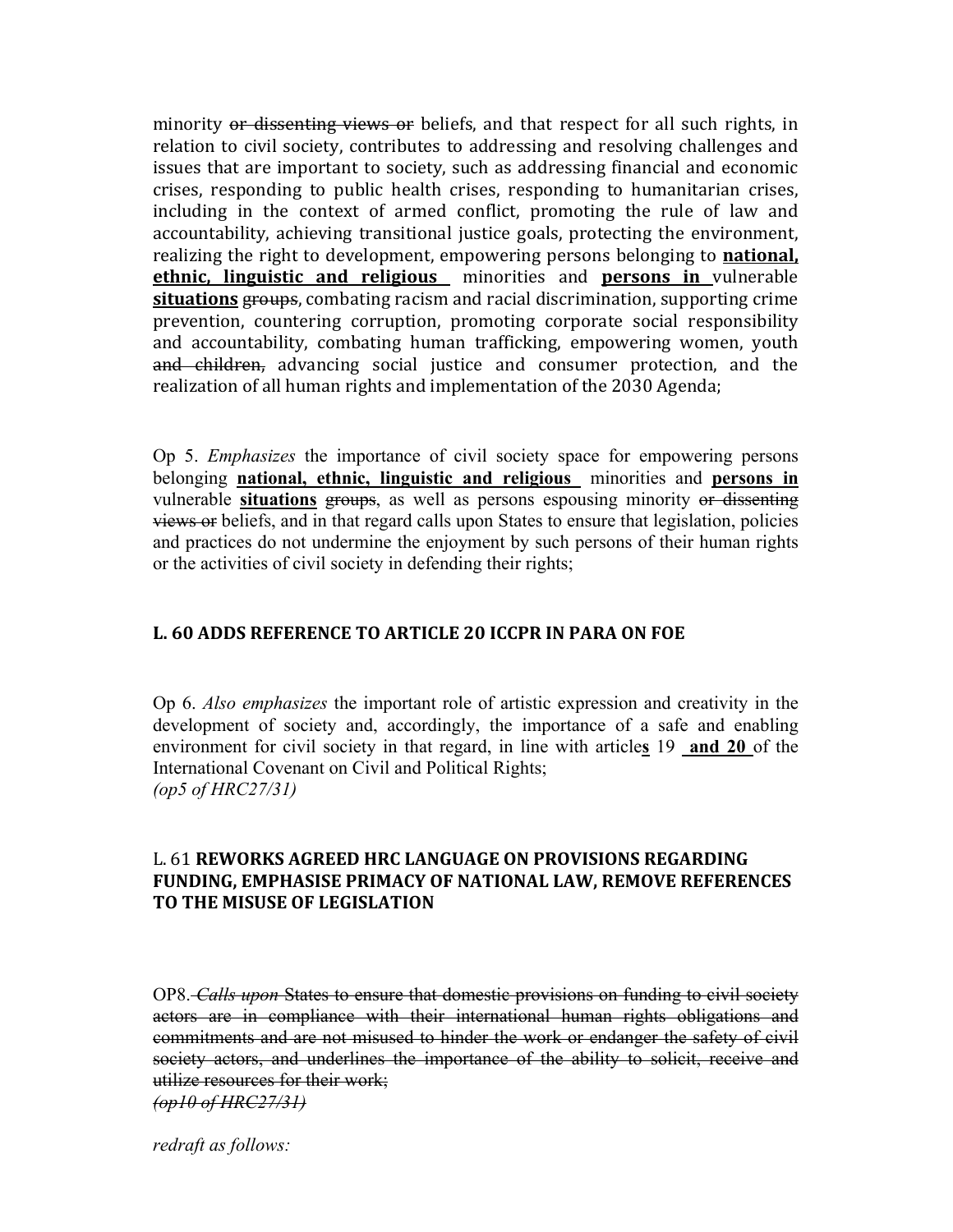Underlines the importance of the ability of civil society actors to solicit, receive and utilize resources for their work in accordance with relevant national regulations and *Calls upon* States to ensure that domestic provisions on funding to civil society actors are in compliance with their international human rights obligations and commitments and do not hinder the work or endanger the safety of civil society actors

# L. 62 **REMOVES STRONG LANGUAGE ON UPR AND CIVIL SOCIETY INCLUSION**

Op 13. *Urges* States to ensure that the creation and maintenance of a safe and enabling environment for civil society in the context of the universal periodic review and encourages States in that regard to consult civil society in the preparation of their national report, consider including in their national reports information on relevant domestic provisions and steps, consider making relevant recommendations to States under review, assist States in the implementation of relevant recommendations through, inter alia, the sharing of experiences, good practices and expertise and offering technical assistance, on the basis of requests and with the consent of the States concerned; and conducting broad consultations with civil society in the follow-up of their review,

# L. 63 DELETES THE ENTIRETY OF OP14.

 

Op 14. *Urges* States to create and maintain, in law and in practice, a safe and enabling environment for civil society and in this regard to use good practices such as inter alia those compiled in the report of the Office of the United Nations High Commissioner for Human Rights on "practical recommendations for the creation and maintenance of a safe and enabling environment for civil society, based on good practices and lessons learned"<sup>1</sup>, by inter alia:

(a) taking steps to ensure a supportive legal framework and access to justice, including by acknowledging publicly the important and legitimate role of civil society in the promotion of human rights, democracy and rule of law including through public statements and public information campaigns and better addressing business-related human rights abuses through effective implementation of the UN Guiding Principles on Business and Human Rights;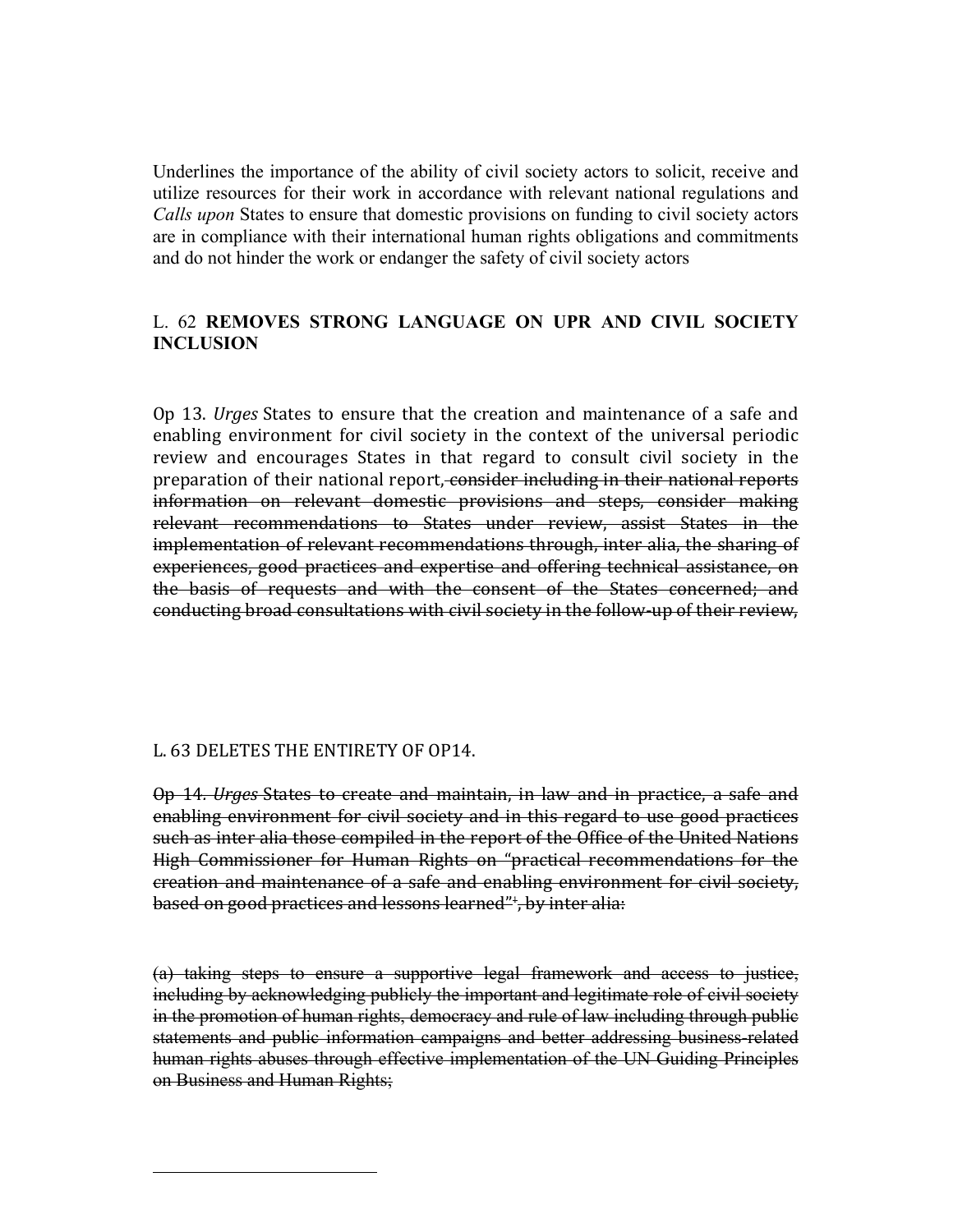(b) contributing to a public and political environment conducive to civil society work, including through strengthening the rule of law, the administration of justice, social and economic development, access to information, promotion of the rights to freedom of opinion and expression online and offline, peaceful assembly and association and to participate in public affairs as well as promoting the real and effective participation of the people in the decision-making processes; and taking steps to ensure that all domestic legal provisions impacting on civil society actors including counterterrorism measures comply with relevant international human rights obligations and commitments including the Declaration on the Right and Responsibility of Individuals, Groups and Organs of Society to Promote and Protect Universally Recognized Human Rights and Fundamental Freedoms , maintaining accessible domestic procedures for establishment or registration of organisations and associations, and access to national, regional and international human rights mechanisms

(c) providing for access to information including through adopting clear laws and policies providing for effective disclosure of information held by public authorities and a general right to request and receive information subject to clearly and strictly defined exceptions in accordance with international human rights law

(d) providing for participation of civil society actors including through enabling them to participate in public debate on decisions that would contribute to the promotion and protection of human rights and the rule of law and on any other relevant decisions, , to provide input on the potential implications of legislation when it is being developed, debated, implemented or reviewed, and exploring new forms of participation and opportunities brought about by information and communications technology and social media

(e) providing for a long-term supportive environment for civil society including through education that is aimed at strengthening the respect of human rights and fundamental freedoms

#### L. 64 deletes reference to briefing states on progress implementing

*Op 16. Further invites* States and other stakeholders to brief, on a voluntary basis, the Human Rights Council at its thirty-fifth session on measures taken to implement the recommendations contained in report A/HRC/32/20 of the High Commissioner;